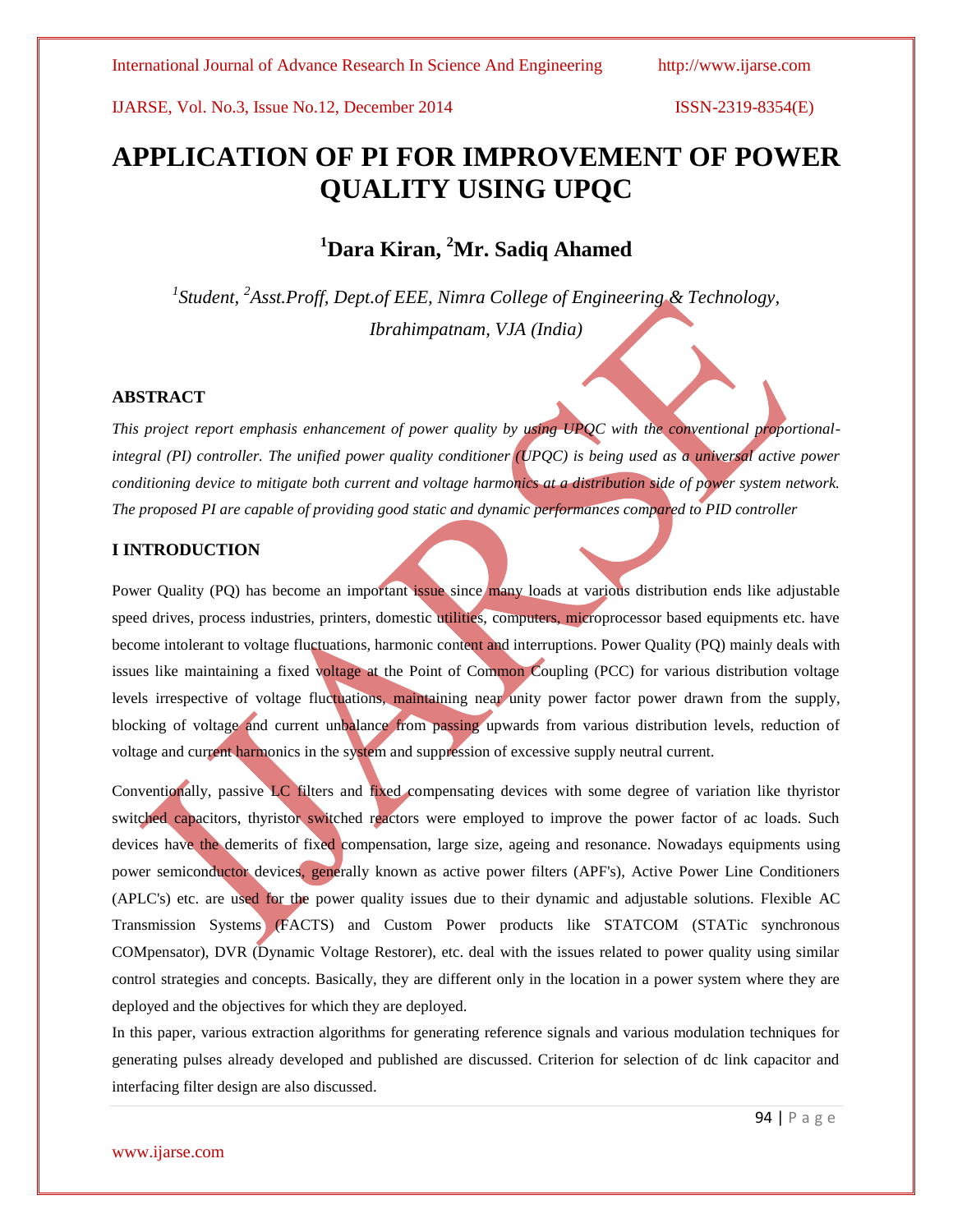## **II UNIFIED POWER FLOW CONTROLLER**

Basic block diagram of UPQC is shown in Fig 1. The voltage at PCC may be or may not be distorted depending on the other non-linear loads connected at PCC. Here we assume the voltage at PCC is distorted. Two voltage source inverters are connected back to back, sharing a common dc link. One inverter is connected parallel with the load. It acts as shunt APF, helps in compensating load harmonic current as well as to maintain dc link voltage at constant level. The second inverter is connected in series with utility voltage by using series transformers and helps in maintaining the load voltage sinusoidal.



**Fig 1 Basic Block Diagram of UPQC**

The major disadvantage of p-q theory is that it gives poor results under distorted and/or unbalanced input/utility voltages. In order to eliminate these limitations, the reference load voltage signals extracted for series APF are used instead of actual load voltages.

For phase a, the load voltage and current in  $\alpha$ -β coordinates can be represented by  $\pi/2$  lead as

$$
\begin{bmatrix} v_{La,a} \\ v_{lb,\beta} \end{bmatrix} = \begin{bmatrix} v_{La}^*(\omega t) \\ v_{La}^*(\omega t + \pi/2) \end{bmatrix} = \begin{bmatrix} V_{Lm}sin(\omega t) \\ V_{Lm}cos(\omega t) \end{bmatrix}
$$

$$
\begin{bmatrix} i_{La,a} \\ i_{La,\beta} \end{bmatrix} = \begin{bmatrix} i_{La}(\omega t + \varphi_L) \\ i_{La}[(\omega t + \varphi_L) + \pi/2] \end{bmatrix}
$$

Considering phase *a*, the phase-*a* instantaneous load active and instantaneous load reactive powers can be represented by

$$
\begin{bmatrix} p_{La} \\ q_{La} \end{bmatrix} = \begin{bmatrix} v_{La\_a} & v_{La\_a} \\ -v_{La\_a} & v_{La\_a} \end{bmatrix} \cdot \begin{bmatrix} i_{La\_a} \\ i_{La\_B} \end{bmatrix}
$$

Where  $p_{\text{La}} = \bar{p}_{\text{La}} + \tilde{p}_{\text{La}} q_{\text{La}} = \bar{q}_{\text{La}} + \tilde{q}_{\text{La}}$ 

www.ijarse.com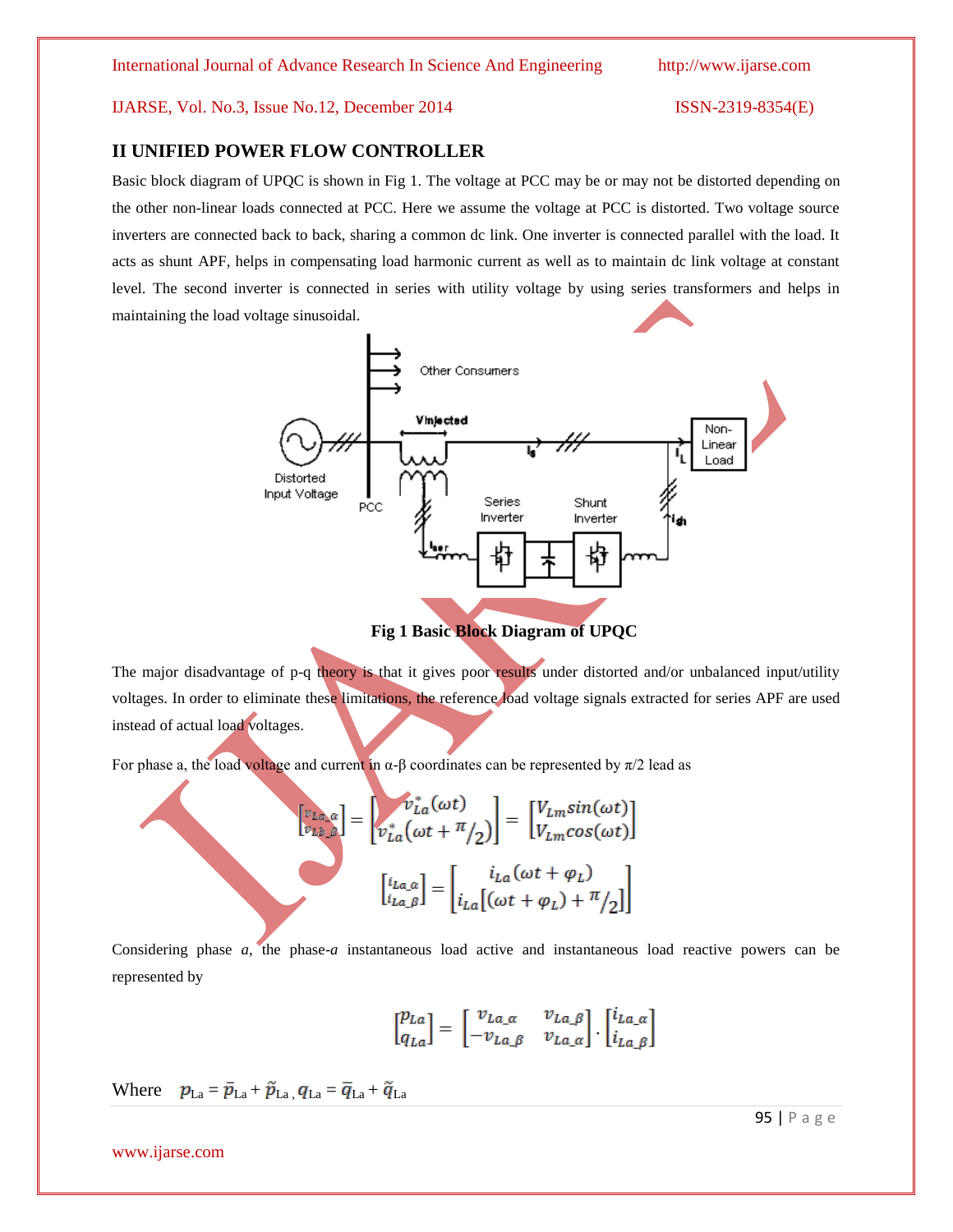# **III CONTROLING TECHNIQUES FOR UPQC 3.1 PI Controller**

A **PI Controller** (proportional-integral controller) is a special case of the PID controller in which the derivative (D) of the error is not used.

The controller output is given by

$$
K_P\Delta + K_I \int \Delta dt
$$

The lack of derivative action may make the system more steady in the steady state in the case of noisy data. This is because derivative action is more sensitive to higher-frequency terms in the inputs. Without derivative action, a PIcontrolled system is less responsive to real (non-noise) and relatively fast alterations in state and so the system will be slower to reach set point and slower to respond to perturbations.

## **IV SIMULATION RESULTS**

To verify the operating performance of the proposed UPQC, a 3-phase electrical system is simulated using MATLAB software.



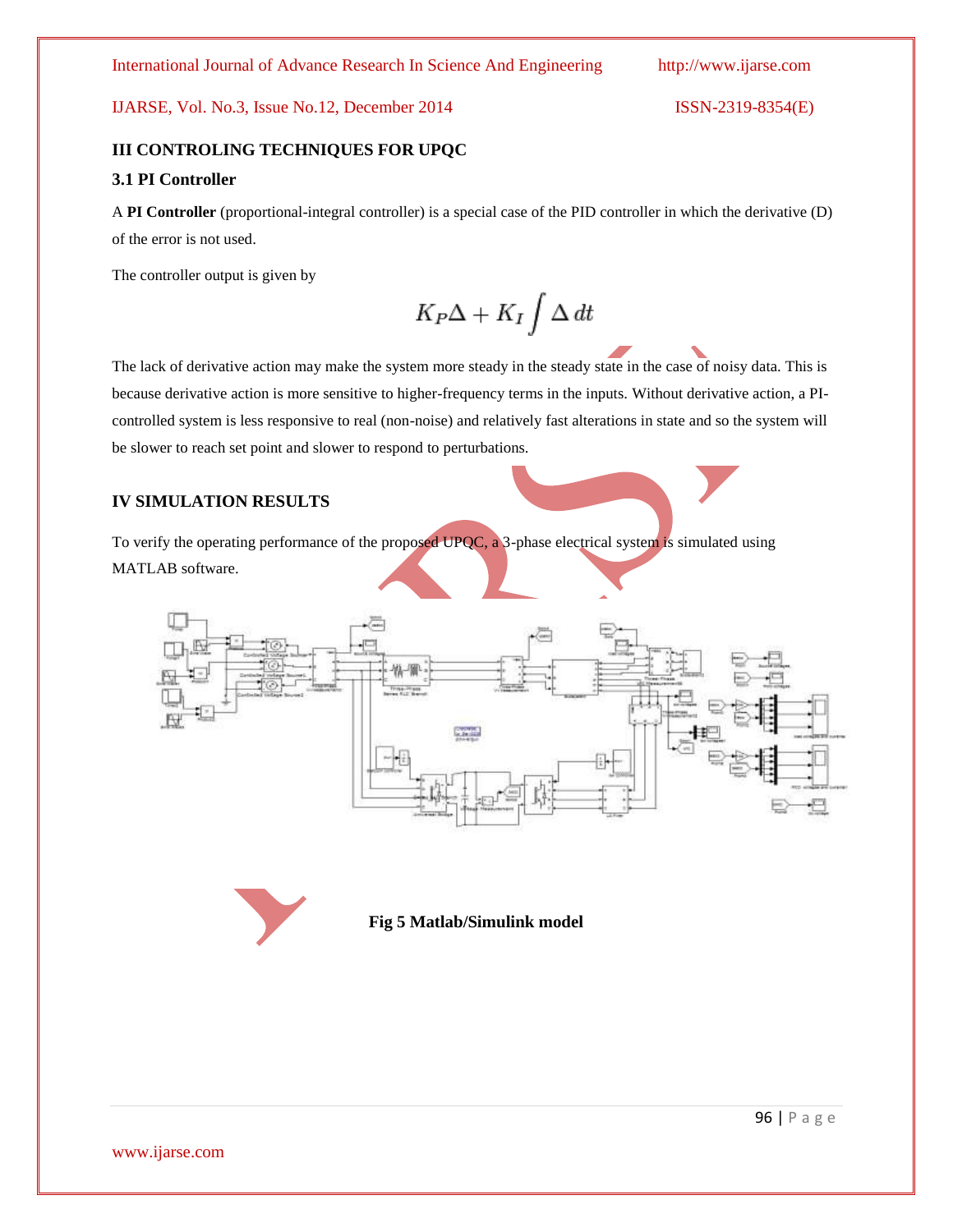



# **V CONCLUSION**

Custom power devices like DVR, D-STATCOM, and UPQC can enhance power quality in the distribution system. Based on the power quality problem at the load or at the distribution system, there is a choice to choose particular custom power device with specific compensation. Unified Power Quality Conditioner (UPQC) is the combination of series and shunt APF, which compensates supply voltage and load current imperfections in the distribution system. The UPQC considered in this project is a multifunction power conditioner which can be used to compensate for various voltage disturbance of the power supply, to correct any voltage fluctuation and to prevent the harmonic load current from entering the power system.

A simple control technique based on unit vector templates generation is proposed for UPQC. Proposed model has been simulated in MATLAB. The simulation results show that the input voltage harmonics and current harmonics caused by non-linear load can be compensated effectively by the proposed control strategy. The closed loop control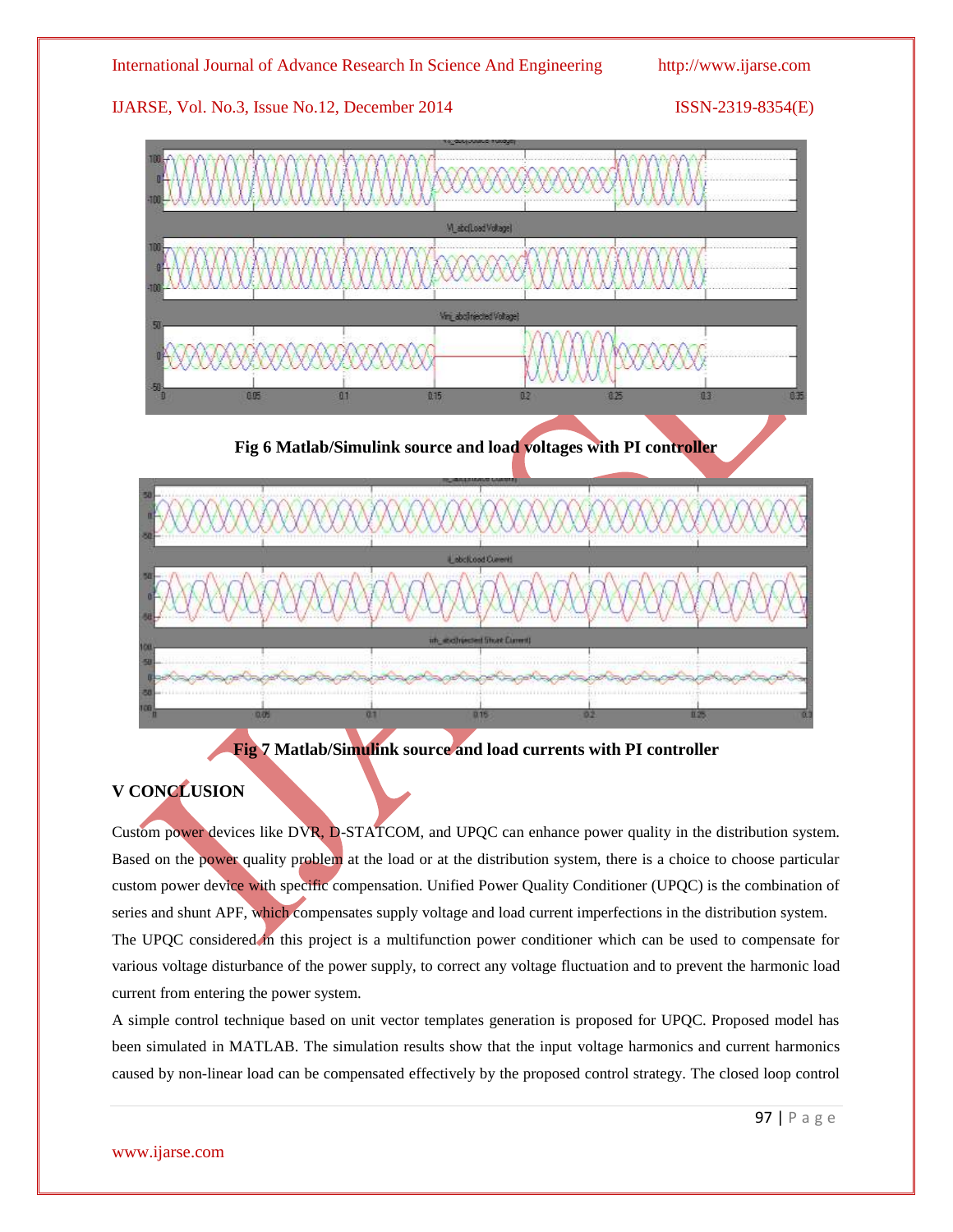schemes of direct current control, for the proposed UPQC have been described. A suitable mathematical model of the UPQC has been developed with different shunt controllers (PI) and simulated results have been described.

#### **REFERENCES**

- [1] E. W. Gunther and H. Mehta, "A survey of distribution system power quality-preliminary results," IEEE Trans. Power Del., vol. 10, no. 1,pp. 322–329, Jan. 1995.
- [2] M. F. McGranaghan, D. R. Mueller, and M. J. Samotyi, "Voltage sags in industrial system," IEEE Trans. Ind. Appl., vol. 29, no. 2, pp.397–503, Mar./Apr. 1993.
- [3] H. Akagi, "Trends in active filters line conditioner," IEEE Trans. Power Electron., vol. 9, no. 3, pp. 263–268, May 1994.
- [4] H.Akagi,"Newtrendsinactivefilters for power conditioning," IEEE Trans. Ind. Appl., vol. 32, no. 6, pp. 1312– 1322, Nov./Dec. 1996.
- [5] H. Fujita and H. Akagi, "The unified power quality conditioner: The integration of series active filters and shunt active filter," IEEE Trans.Power. Electron., vol. 13, no. 2, pp. 315–322, Mar. 1998.
- [6] M. H. H. Chen, "Modeling and controlling of unified power quality conditioners," in Proc. Conf. Rec., Hong Kong, China, pp. 413–435.
- [7] C. Sepúlveda, J. Espinoza, L. Moran, and R. Ortega, "Analysis and design of a linear control strategy for threephase UPQCs," in Proc.Conf. Rec., Nov. 2004, vol. 3, pp. 3060–3065.
- [8] L. Landaeta, C. Sepúlveda, J. Espinoza, and C. Baier, "A mixed LQRI/PI based control for three-phase UPQCs," in Proc. Conf.IECON, Nov. 2006, pp. 2494–2499.
- [9] P. Kenneth, "Current-source converter for AC motor drives," IEEE Trans. Ind. Appl., vol. IA-8, no. 6, pp. 679– 683, Nov. 1972.
- [10] D. Graovac, V. Kati, A. Rufer, and J. Kne, "Unified power quality conditioner based on current source converter topology," presented at the Conf. Rec. Elect. Power Eng., Graz, Austria, Aug. 2001.
- [11] K. Vadirajacharya, P. Agarwal, and H. Gupta, "A simple control strategy for unified power quality conditioner using current source inverter," in Proc. Conf. Rec. IPEC, May 2008, pp. 1219–1223.
- [12] P. Melin, J. Espinoza, N. Zargari, M. Sanchez, and J. Guzman, "Modeling issues in three-phase current source rectifiers that use damping resistors,"